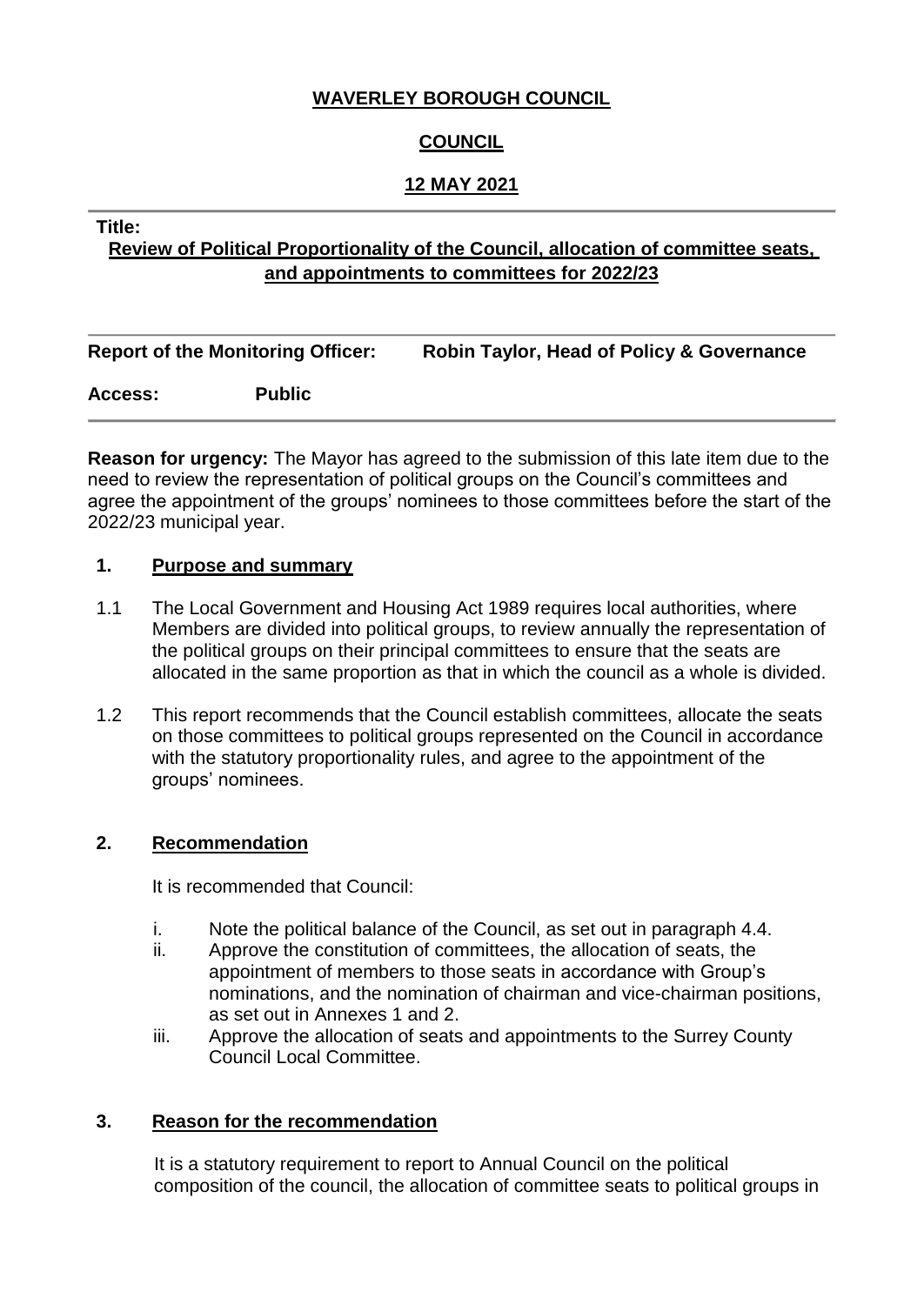accordance with political proportionality, and to confirm the appointment of members to committee seats.

## **4. Background**

- 4.1 Political Groups on the Council are formed in accordance with the Local Government (Committee and Political Groups) Regulations 1990 when two or more councillors notify the Head of Policy & Governance, the Proper Officer, of their wish to be treated as a group.
- 4.2. The Conservatives, Farnham Residents, Liberal Democrats, Green Party and Labour have registered as Political Groups under the provisions of the Local Government and Housing Act 1989. There is one un-grouped Independent Member of the Council and one vacancy in the Hindhead ward. Following the byelection in that ward, a further review will be required as soon as is practicable.
- 4.3. There is a total of 90 committee seats available on the Council's Principal Committees: two Overview & Scrutiny Committees; Audit; Standards & General Purposes; Licensing & Regulatory; Eastern and Western Planning Committees; Joint Appointments Committee; and Joint Governance Committee.
- 4.4. The political breakdown of the Council is shown below, together with the rounded total number of committee seats per group:

|                   | Cons.   | <b>Farnham</b>   | Lib.    | Green  | Labour | Ind.   | Vacancy | <b>Total</b> |
|-------------------|---------|------------------|---------|--------|--------|--------|---------|--------------|
|                   |         | <b>Residents</b> | Dem.    |        |        |        |         |              |
| No. of            | 20      | 15               | 15      | 2      | 2      | 2      |         | 57           |
| seats on          |         |                  |         |        |        |        |         |              |
| the Council       |         |                  |         |        |        |        |         |              |
| <b>Proportion</b> | 35.08%  | 26.32%           | 26.32%  | 3.51%  | 3.51%  | 3.51%  | 1.75%   | 100%         |
|                   |         |                  |         |        |        |        |         |              |
| No. of            | 32      | 24               | 24      | 3      | 3      | 3      |         | $90*$        |
| committee         | (21.58) | (23.68)          | (23.68) | (3.16) | (3.16) | (3.16) | (1.58)  |              |
| seats             |         |                  |         |        |        |        |         |              |

\*see paragraph 4.6

4.5 The following principles apply to the allocation of seats (LG&HA1989, s15 (5)):

- *(a) Preventing domination by a single group: That not all the seats on the body to which appointments are being made are allocated to the same political group;*
- *(b) Ensuring a majority group enjoys a majority on all committees: That the majority of seats on each committee are allocated to a particular group if the number of persons belonging to that group is a majority of the authority's membership;*
- *(c) Aggregating all committee places and allocating fair shares: That, subject to (a) and (b), when allocating seats to a political group, the total number of their seats across all the ordinary committees of the Council, must reflect their proportion of the authority's membership; and*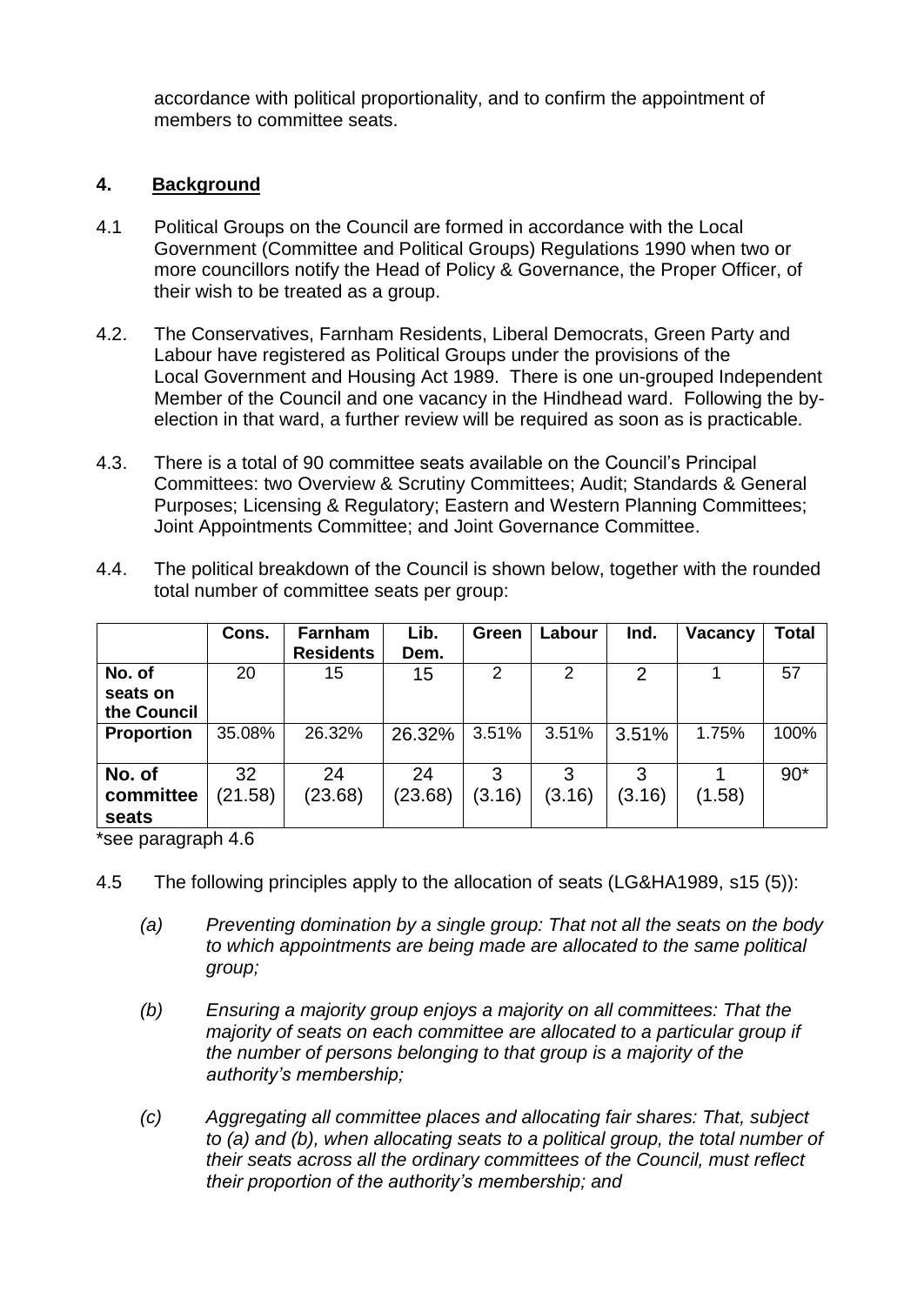- *(d) Ensuring as far as practicable fairness on each committee: That, subject to (a) to (c), the number of seats on each committee is as far as possible in proportion to the group's membership of the authority.*
- 4.6 Seats are allocated to each committee as shown in Annexe 1, and following consultation with the Leaders of each of the political groups represented on the Council. Their agreement has been obtained to the calculations relating to the allocation of seats on committees in order to accommodate various rounding errors.

## **Appointments to Committee Places**

4.7 The Local Government & Housing Act 1989 requires that once the Council has determined the allocation of committee places between the political groups, the Council must then appoint the nominees of the political groups to the committees. The nominations of the Group Leaders are shown on Annexe 2.

#### **Area Planning Committees**

4.8 The allocation of planning committee seats to the Groups has been calculated firstly as a proportion of the total number of planning committee seats  $(= 30)$ seats). The allocation of seats on the Eastern and Western Planning Committees is calculated allocated according to the political proportionality of the council seats within the relevant geographical area.

## **Surrey County Council Local Committee**

4.9 Waverley Borough Council has nine seats on the Surrey County Council Waverley Local Committee, allocated on a political proportional basis as shown in Annexe 1.

#### **5. Relationship to the Corporate Strategy and Service Plan**

5.1 The corporate governance of the Council provides the basis of the Council's work towards achieving all the Corporate Priorities.

#### **6. Implications of decision**

- **6.1 Resource (Finance, procurement, staffing, IT)** The cost of servicing the Council's Committees will be met through existing budgets.
- **6.2 Risk management** N/A
- **6.3 Legal**

The legal implications are set out in the body of the report.*.*

#### **6.4 Equality, diversity and inclusion**

The Council is under a statutory duty to ensure that equality and diversity is a key part of the decision making process of the Council. This is fundamental to the